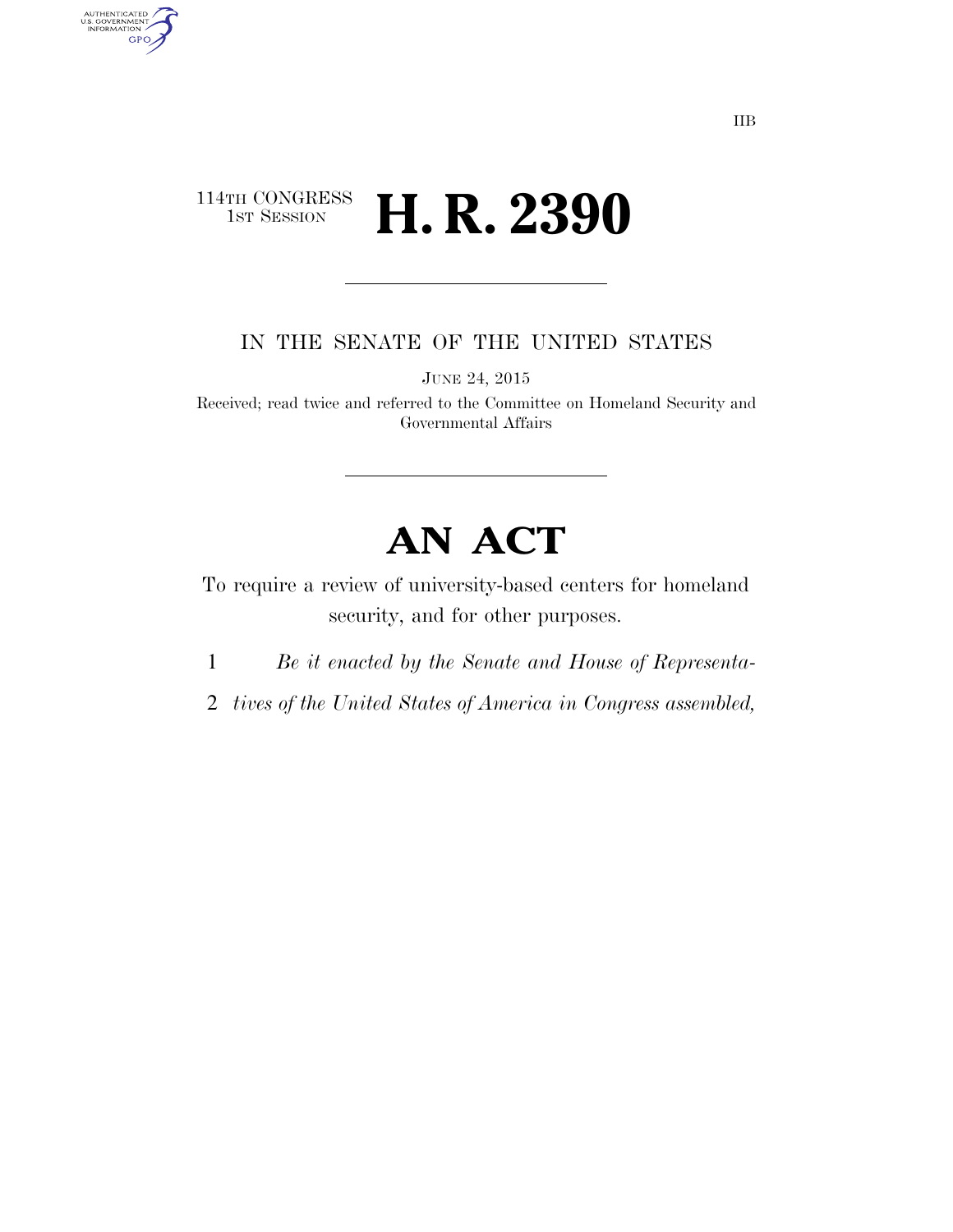## **SECTION 1. SHORT TITLE.**

 This Act may be cited as the ''Homeland Security University-Based Centers Review Act''.

## **SEC. 2. REVIEW OF UNIVERSITY-BASED CENTERS.**

 (a) GAO STUDY OF UNIVERSITY-BASED CENTERS.— Not later than 120 days after the date of enactment of this Act, the Comptroller General of the United States shall initiate a study to assess the university-based centers for homeland security program authorized by section 308(b)(2) of the Homeland Security Act of 2002 (6 U.S.C. 188(b)(2)), and provide recommendations to the Committee on Homeland Security and the Committee on Science, Space, and Technology of the House of Rep- resentatives and the Committee on Homeland Security and Governmental Affairs of the Senate for appropriate improvements.

 (b) SUBJECT MATTERS.—The study under sub-section (a) shall include the following:

 (1) A review of the Department of Homeland Security's efforts to identify key areas of study need- ed to support the homeland security mission, and criteria that the Department utilized to determine those key areas for which the Department should maintain, establish, or eliminate university-based centers.

 $\mathfrak{D}$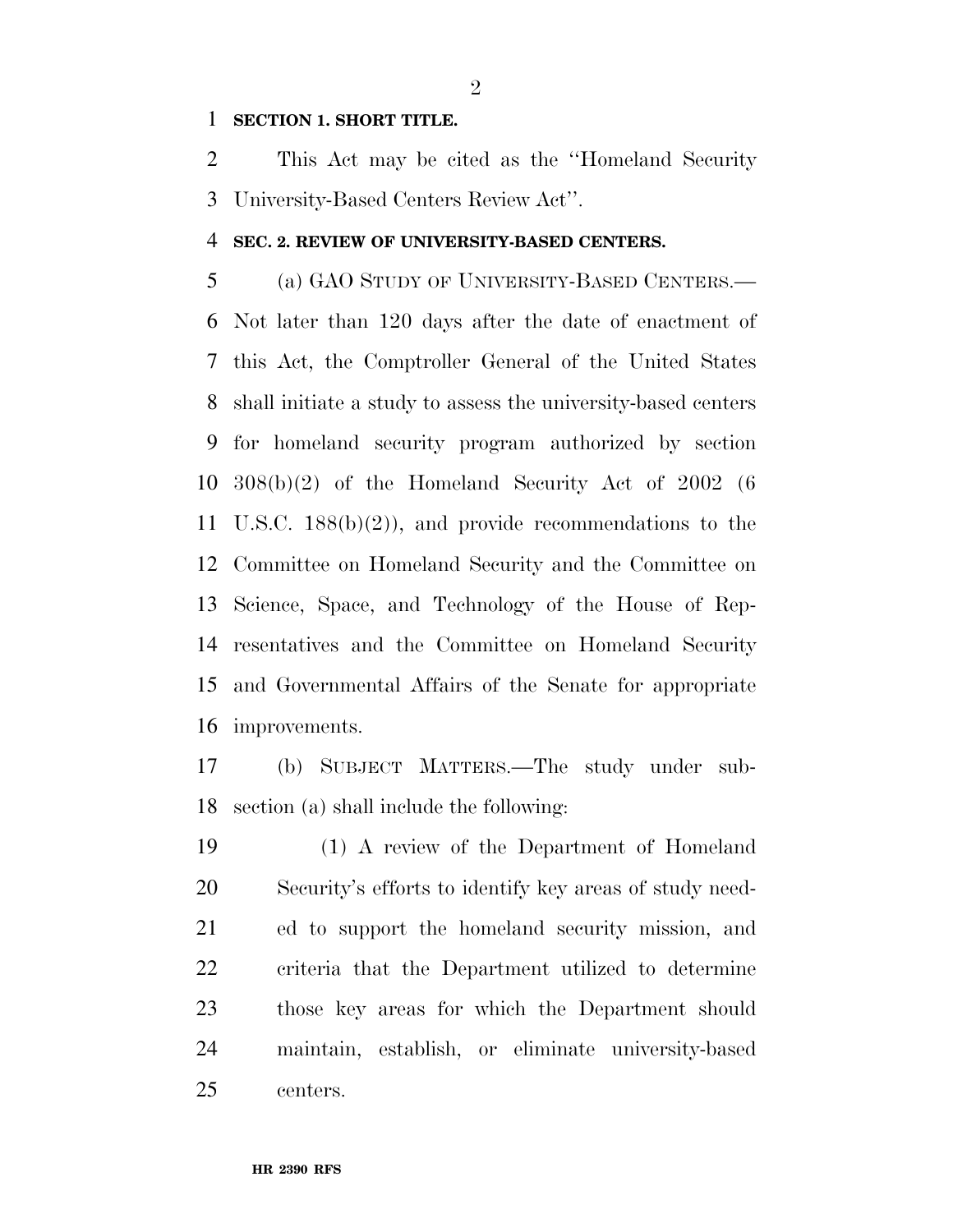| $\mathbf{1}$   | $(2)$ A review of the method by which university-      |
|----------------|--------------------------------------------------------|
| $\overline{2}$ | based centers, federally funded research and develop-  |
| 3              | ment centers, and Department of Energy national        |
| $\overline{4}$ | laboratories receive tasking from the Department of    |
| 5              | Homeland Security, including a review of how uni-      |
| 6              | versity-based research is identified, prioritized, and |
| 7              | funded.                                                |
| 8              | (3) A review of selection criteria for designating     |
| 9              | university-based centers and a weighting of such cri-  |
| 10             | teria.                                                 |
| 11             | (4) An examination of best practices from other        |
| 12             | agencies' efforts to organize and use university-      |
| 13             | based research to support their missions.              |
| 14             | (5) A review of the Department of Homeland             |
| 15             | Security's criteria and metrics to measure demon-      |
| 16             | strable progress achieved by university-based centers  |
| 17             | in fulfilling Department taskings, and mechanisms      |
| 18             | for delivering and disseminating the research results  |
| 19             | of designated university-based centers within the De-  |
| 20             | partment and to other Federal, State, and local        |
| 21             | agencies.                                              |
| 22             | $(6)$ An examination of the means by which aca-        |
| 23             | demic institutions that are not designated or associ-  |
| 24             | ated with the designated university-based centers      |
| 25             | can optimally contribute to the research mission of    |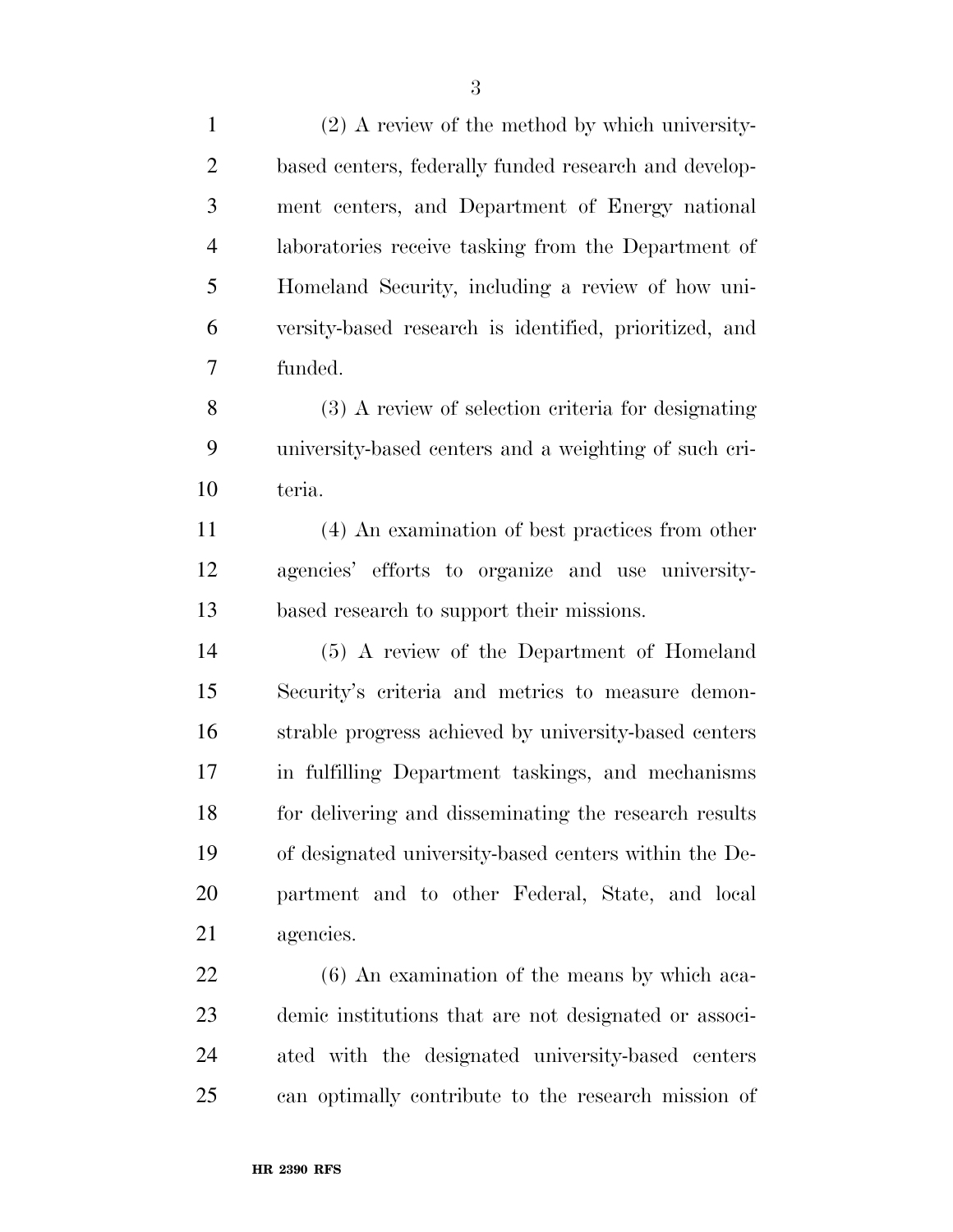| $\mathbf{1}$   | the Directorate of Science and Technology of the          |
|----------------|-----------------------------------------------------------|
| $\overline{2}$ | Department of Homeland Security.                          |
| 3              | (7) An assessment of the interrelationship be-            |
| $\overline{4}$ | tween the different university-based centers and the      |
| 5              | degree to which outreach and collaboration among a        |
| 6              | diverse array of academic institutions is encouraged      |
| 7              | by the Department of Homeland Security, particu-          |
| 8              | larly with historically Black colleges and universities   |
| 9              | and minority-serving institutions.                        |
| 10             | $(8)$ A review of any other essential elements of         |
| 11             | the programs determined in the conduct of the             |
| 12             | study.                                                    |
| 13             | (c) INFORMATION RELATING TO UNIVERSITY-BASED              |
| 14             | CENTERS.—Subparagraph $(D)$ of section $308(b)(2)$ of the |
| 15             | Homeland Security Act of 2002 (6 U.S.C. $188(b)(2)$ ) is  |
| 16             | amended to read as follows:                               |
| 17             | "(D) ANNUAL REPORT TO CONGRESS.-                          |
| 18             | Not later than 1 year after the date of the en-           |
| 19             | actment of this subparagraph and annually                 |
| 20             | thereafter, the Secretary shall submit to Con-            |
| 21             | gress a report on the implementation of this              |
| 22             | section. Each such report shall—                          |
| 23             | "(i) indicate which center or centers                     |
| 24             | have been designated pursuant to this sec-                |
| 25             | tion;                                                     |